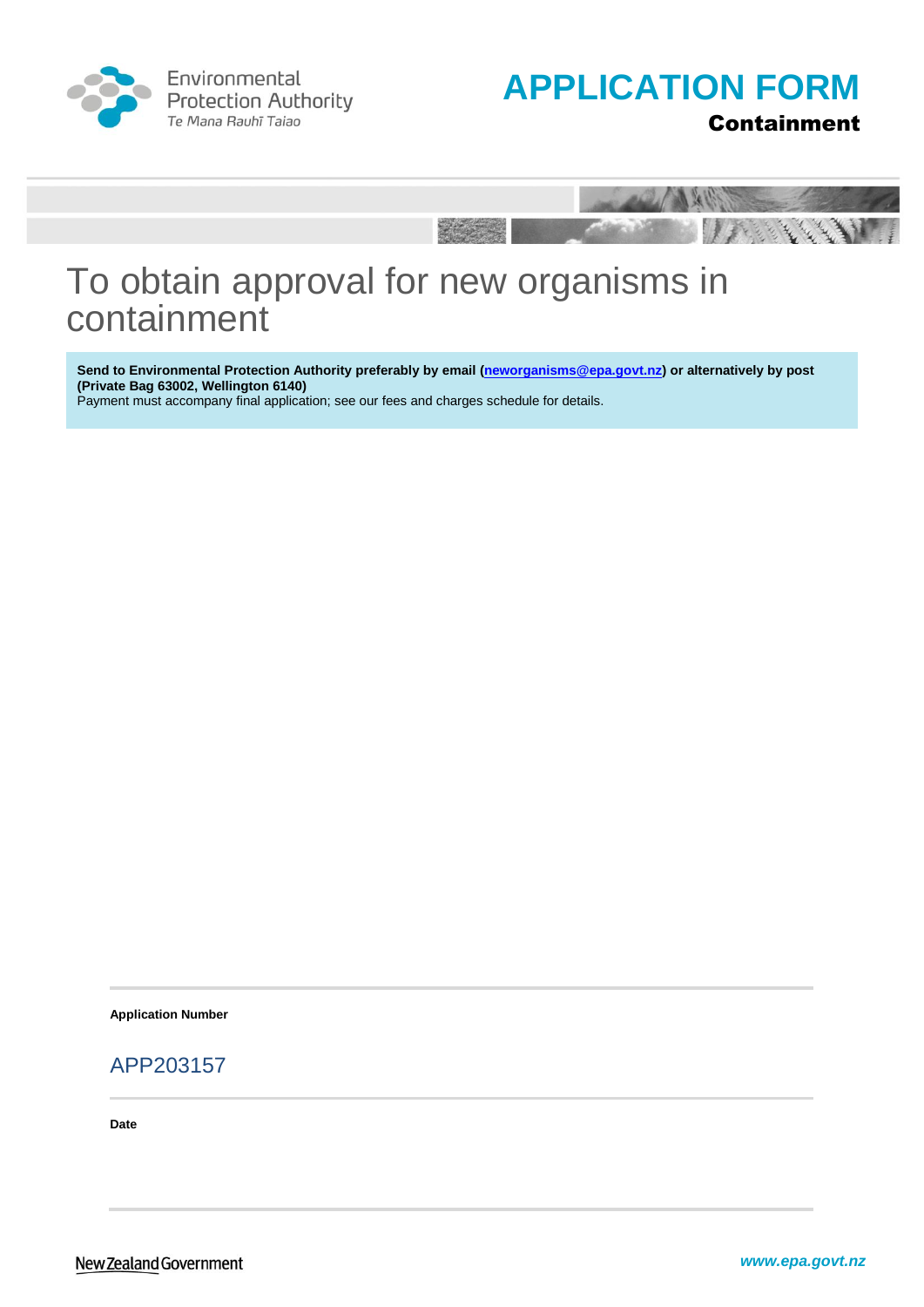# Completing this application form

- 1. This form has been approved under section 40 of the Hazardous Substances and New Organisms (HSNO) Act 1996. It only covers importing, development (production, fermentation or regeneration) or field test of any new organism (including genetically modified organisms (GMOs)) in containment. If you wish to make an application for another type of approval or for another use (such as an emergency, special emergency or release), a different form will have to be used. All forms are available on our website.
- 2. If your application is for a project approval for low-risk GMOs, please use the Containment GMO Project application form. Low risk genetic modification is defined in the HSNO (Low Risk Genetic Modification) Regulations:

<http://www.legislation.govt.nz/regulation/public/2003/0152/latest/DLM195215.html>

- 3. It is recommended that you contact an Advisor at the Environmental Protection Authority (EPA) as early in the application process as possible. An Advisor can assist you with any questions you have during the preparation of your application including providing advice on any consultation requirements.
- 4. Unless otherwise indicated, all sections of this form must be completed for the application to be formally received and assessed. If a section is not relevant to your application, please provide a comprehensive explanation why this does not apply. If you choose not to provide the specific information, you will need to apply for a waiver under section 59(3)(a)(ii) of the HSNO Act. This can be done by completing the section on the last page of this form.
- 5. Any extra material that does not fit in the application form must be clearly labelled, crossreferenced, and included with the application form when it is submitted.
- 6. Please add extra rows/tables where needed.
- 7. You must sign the final form (the EPA will accept electronically signed forms) and pay the application fee (including GST) unless you are already an approved EPA customer. To be recognised by the EPA as an "approved customer", you must have submitted more than one application per month over the preceding six months, and have no history of delay in making payments, at the time of presenting an application.
- 8. Information about application fees is available on the EPA website.
- 9. All application communications from the EPA will be provided electronically, unless you specifically request otherwise.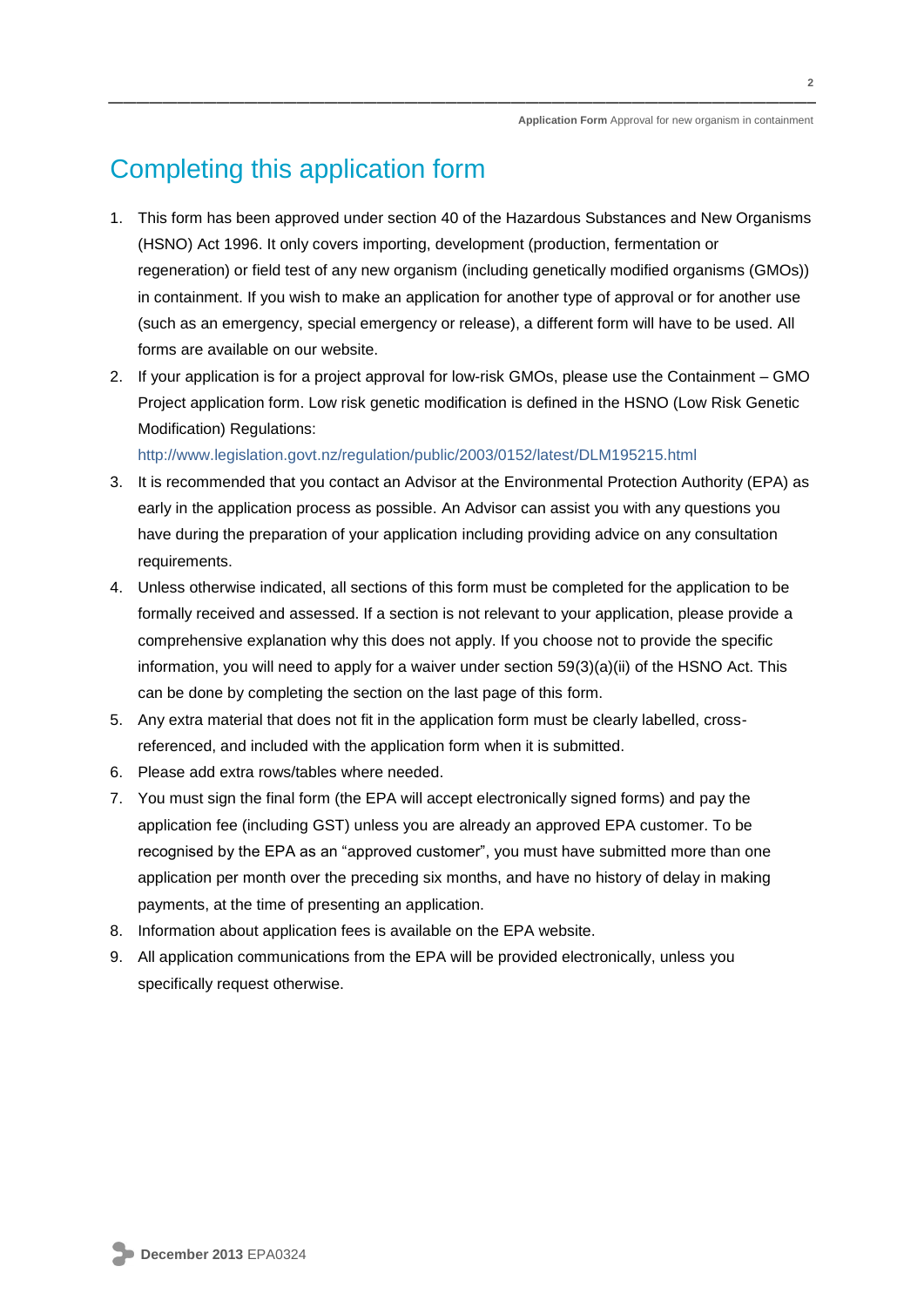# Commercially sensitive information

- 10. Commercially sensitive information must be included in an appendix to this form and be identified as confidential. If you consider any information to be commercially sensitive, please show this in the relevant section of this form and cross reference to where that information is located in the confidential appendix.
- 11. Any information you supply to the EPA prior to formal lodgement of your application will not be publicly released. Following formal lodgement of your application any information in the body of this application form and any non-confidential appendices will become publicly available.
- 12. Once you have formally lodged your application with the EPA, any information you have supplied to the EPA about your application is subject to the Official Information Act 1982 (OIA). If a request is made for the release of information that you consider to be confidential, your view will be considered in a manner consistent with the OIA and with section 57 of the HSNO Act. You may be required to provide further justification for your claim of confidentiality.

# **Definitions**

| <b>Containment</b>                            | Restricting an organism or substance to a secure location or facility to prevent<br>escape. In respect to genetically modified organisms, this includes field testing<br>and large scale fermentation                                                                                                                                                                                                                                                                                                                                                                                                                                                                                                                                                                                                                                                                                                      |  |  |
|-----------------------------------------------|------------------------------------------------------------------------------------------------------------------------------------------------------------------------------------------------------------------------------------------------------------------------------------------------------------------------------------------------------------------------------------------------------------------------------------------------------------------------------------------------------------------------------------------------------------------------------------------------------------------------------------------------------------------------------------------------------------------------------------------------------------------------------------------------------------------------------------------------------------------------------------------------------------|--|--|
| <b>Controls</b>                               | Any obligation or restrictions imposed on any new organism, or any person in<br>relation to any new organism, by the HSNO Act or any other Act or any<br>regulations, rules, codes, or other documents made in accordance with the<br>provisions of the HSNO Act or any other Act for the purposes of controlling the<br>adverse effects of that organism on people or the environment                                                                                                                                                                                                                                                                                                                                                                                                                                                                                                                     |  |  |
| <b>Genetically Modified</b><br>Organism (GMO) | Any organism in which any of the genes or other genetic material:<br>Have been modified by in vitro techniques, or<br>Are inherited or otherwise derived, through any number of replications, from<br>$\bullet$<br>any genes or other genetic material which has been modified by in vitro<br>techniques                                                                                                                                                                                                                                                                                                                                                                                                                                                                                                                                                                                                   |  |  |
| <b>New Organism</b>                           | A new organism is an organism that is any of the following:<br>An organism belonging to a species that was not present in New Zealand<br>immediately before 29 July 1998;<br>An organism belonging to a species, subspecies, infrasubspecies, variety,<br>$\bullet$<br>strain, or cultivar prescribed as a risk species, where that organism was not<br>present in New Zealand at the time of promulgation of the relevant<br>regulation;<br>An organism for which a containment approval has been given under the<br><b>HSNO Act:</b><br>An organism for which a conditional release approval has been given under<br>the HSNO Act;<br>A qualifying organism approved for release with controls under the HSNO<br>Act:<br>A genetically modified organism;<br>An organism belonging to a species, subspecies, infrasubspecies, variety,<br>strain, or cultivar that has been eradicated from New Zealand; |  |  |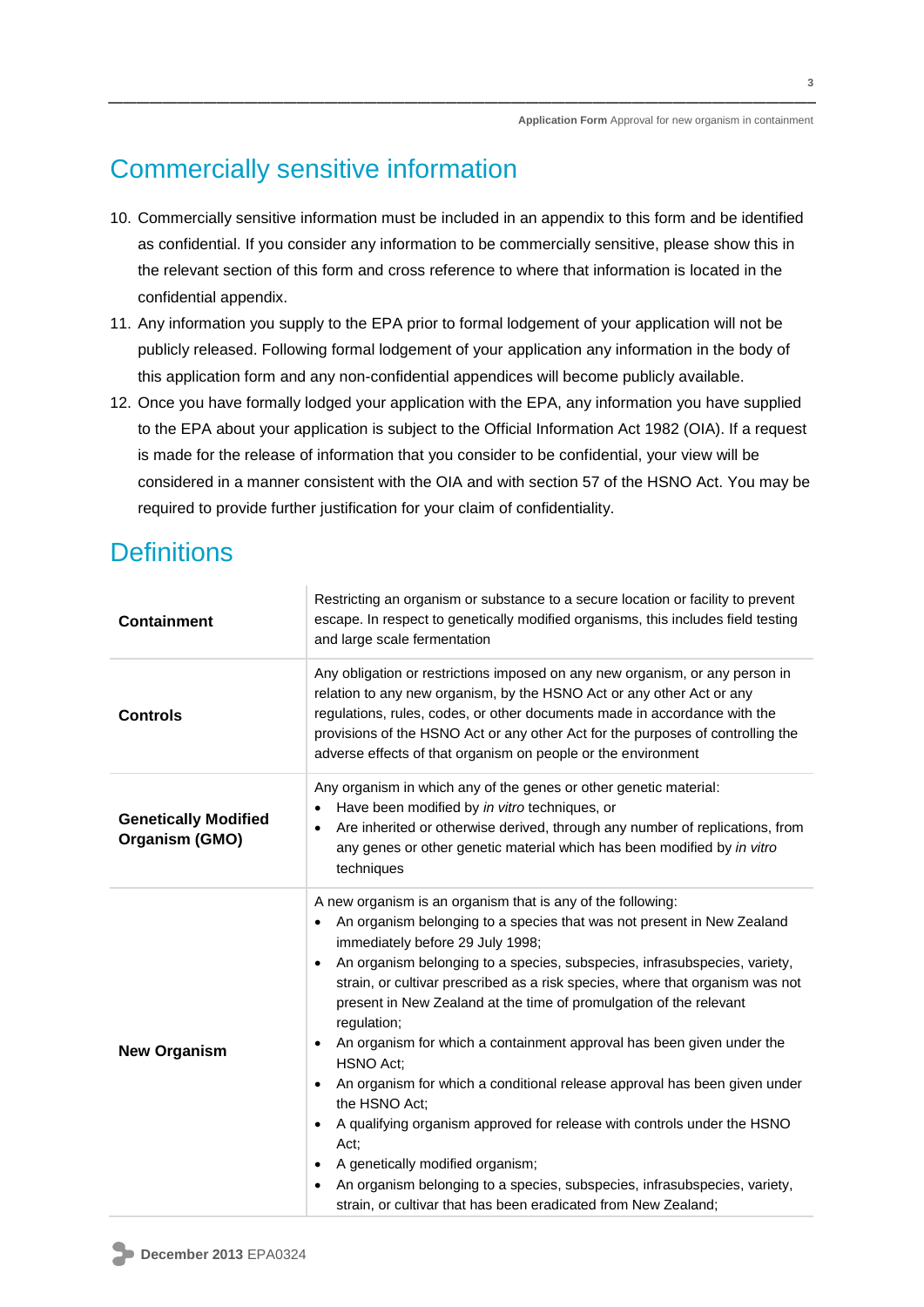|         | An organism present in New Zealand before 29 July 1998 in contravention<br>$\bullet$<br>of the Animals Act 1967 or the Plants Act 1970. This does not apply to the<br>organism known as rabbit haemorrhagic disease virus, or rabbit calicivirus                    |
|---------|---------------------------------------------------------------------------------------------------------------------------------------------------------------------------------------------------------------------------------------------------------------------|
|         | A new organism does not cease to be a new organism because:<br>It is subject to a conditional release approval; or<br>$\bullet$<br>It is a qualifying organism approved for release with controls; or<br>$\bullet$<br>• It is an incidentally imported new organism |
| Project | An individual or collaborative endeavour that is planned to achieve a particular<br>aim or research goal                                                                                                                                                            |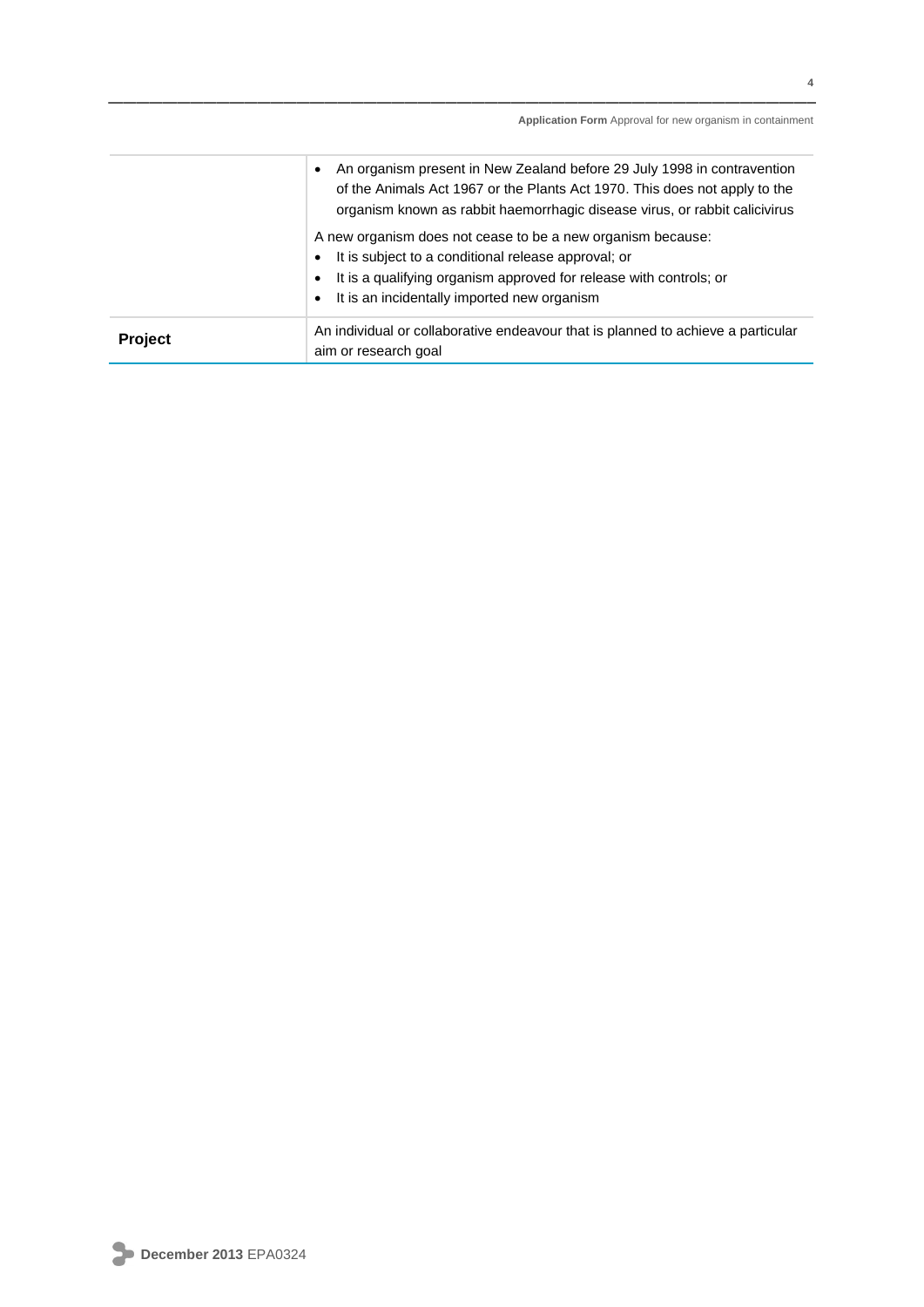# 1. Applicant details

### **1.1. Applicant**

**Company Name:** (if applicable) AgResearch Limited, Hamilton

**Contact Name:** Nigel Bell

**Job Title:** Senior Scientist

**Physical Address:** AgResearch Limited, Ruakura Research Centre, 10 Bisley Avenue, Hamilton.

**Postal Address** (provide only if not the same as the physical)**:** AgResearch Limited, Ruakura Research Centre, Private Bag 3123, Hamilton.

**Phone (office and/or mobile):** 07 8385066

**Fax:**

**Email:** nigel.bell@agresearch.co.nz

### **1.2. New Zealand agent or consultant** (if applicable)

#### **Company Name:**

**Contact Name:**

**Job Title:**

**Physical Address:**

**Postal Address** (provide only if not the same as the physical)**:**

**Phone (office and/or mobile):**

**Fax:**

**Email:**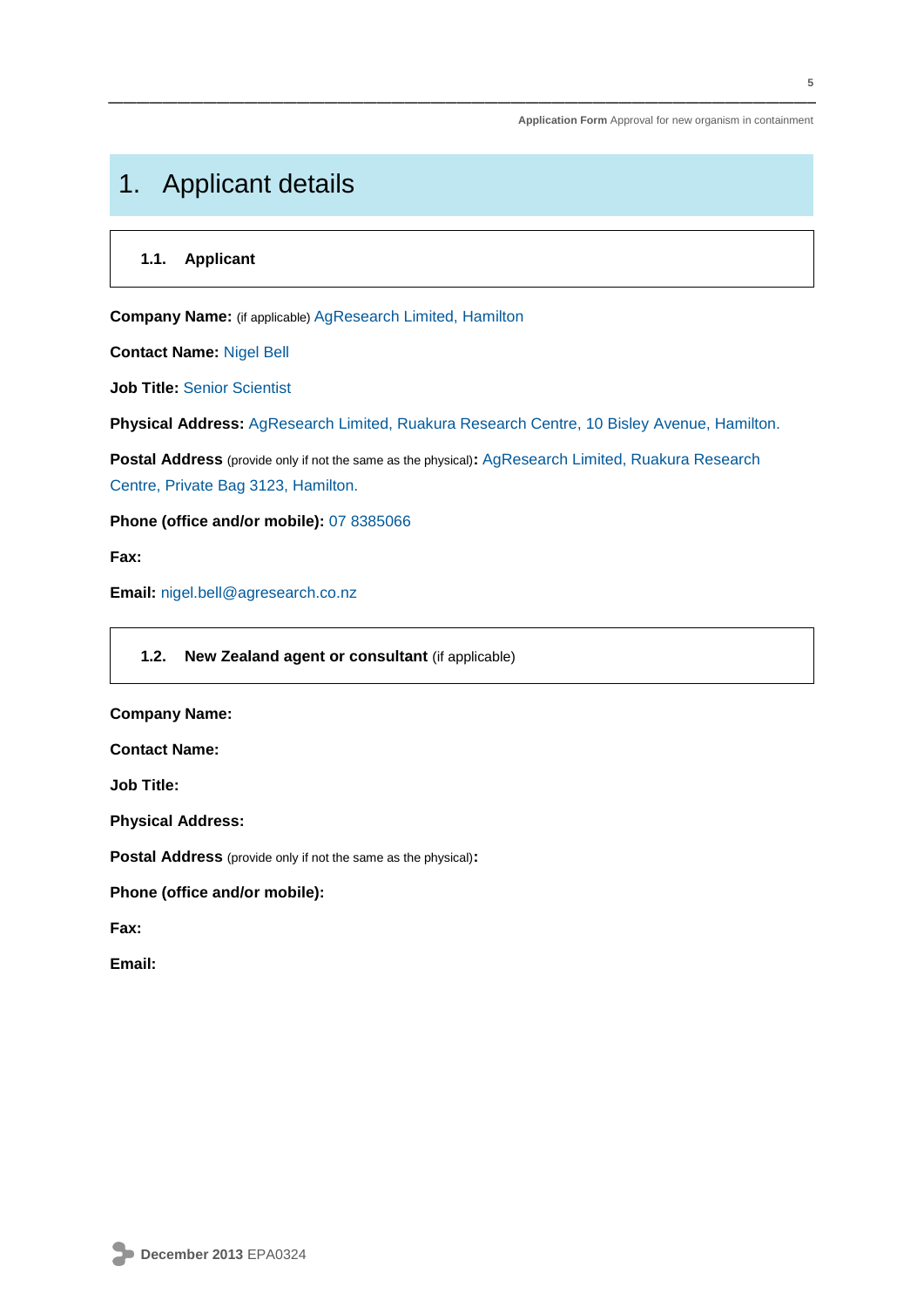## 2. Information about the application

#### **2.1. Type of containment activity**

Tick the box(es) that best describe your application

| <b>Application type</b>                                       | Type of new organism                   |
|---------------------------------------------------------------|----------------------------------------|
|                                                               | <b>GMO</b>                             |
| Import into containment                                       | Non-GMO                                |
| Develop in containment <i>i.e.</i> regeneration, fermentation | <b>GMO</b><br>$\overline{\phantom{a}}$ |
| or genetic modification                                       | ⋈<br>Non-GMO                           |
| Field test in containment                                     | <b>GMO</b>                             |
|                                                               | Non-GMO                                |

#### **2.2. Brief application description**

Approximately 30 words about what you are applying to do

We will set up and maintain a culture of the plant feeding nematode, *Meloidogyne minor*, obtained from the Ministry for Primary Industries who will collect specimens at an incursion location, in containment to determine its preference for valued plants in New Zealand.

#### **2.3. Summary of application**

Provide a plain English, non-technical description of what you are applying to do and why you want to do it

*Meloidogyne minor* nematodes will be maintained and grown on ryegrass plants to provide an inoculum to carry out a series of host range tests on a range of plant species that may include but is not limited to, white and red clover, Italian and perennial ryegrass, maize, tall fescue and beets. Isolating which plants can host *Meloidogyne minor* will assist in determining the impact this new to New Zealand species may have on New Zealand agriculture if it spreads to new locations from its incursion location which is presently confined to Christchurch.

#### **2.4. Background and aims of application**

This section is intended to put the new organism(s) in perspective of the wider activities that they will be used in. You may use more technical language but all technical words must be included in a glossary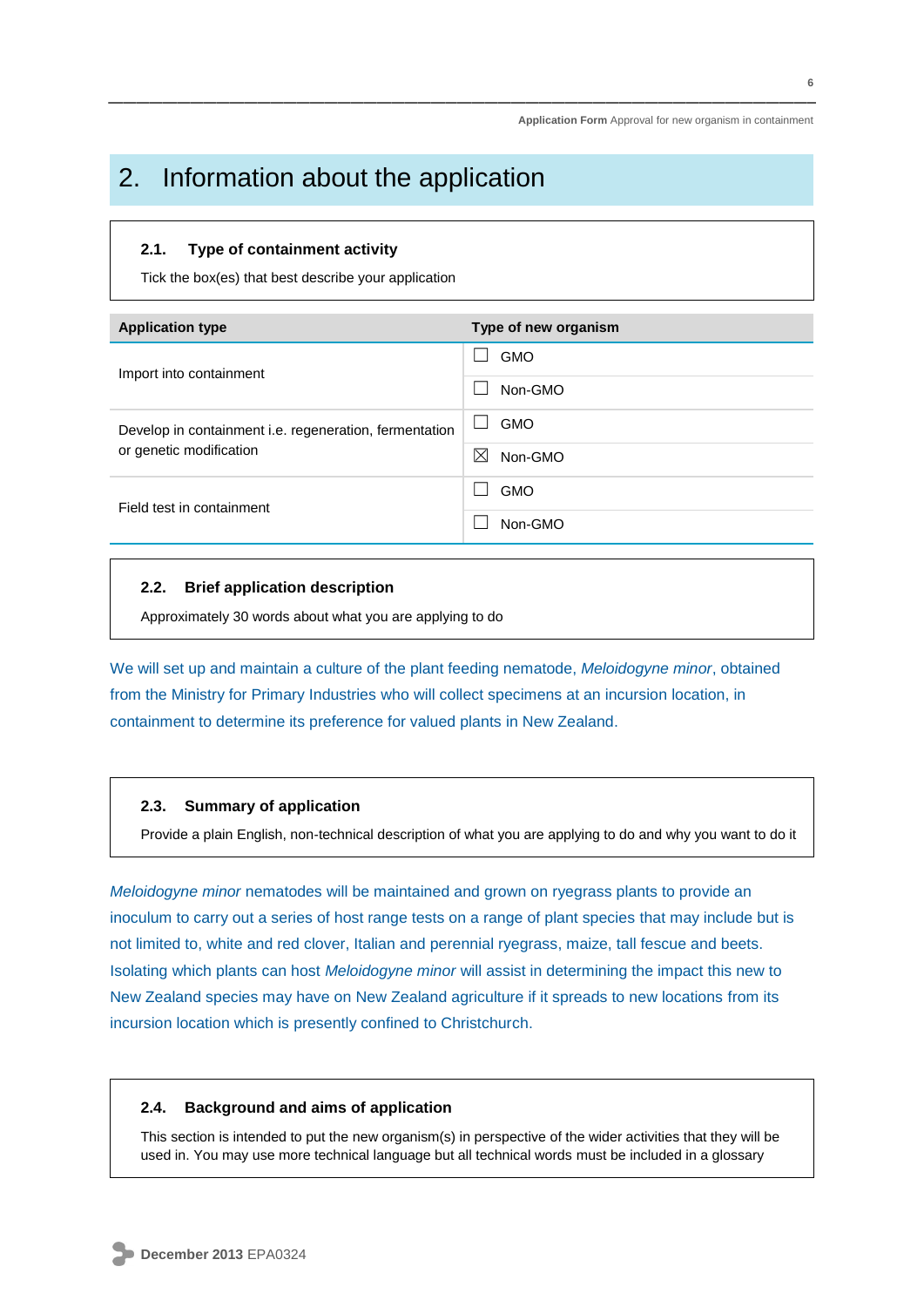*Meloidogyne minor* is a soil-borne plant-parasitic nematode that infects the roots of host plants. It was first observed in New Zealand in 2015 from Hagley Oval in Christchurch (Surveillance 2016; Zhao et al 2017). It appears to be limited to this location. Overseas it has been found largely associated with turf in the United Kingdom, Ireland, Netherlands (EPPO, 2006) the United States of America, Portugal (Fleming et al. 2016) and Chile (Weselmael et al 2014).. The EPPO - PRA of M. minor 2007 states *M. minor* is an emerging pest and has a list of plant hosts (page 19) that includes ryegrass, clover, potatoes, carrots, wheat, barley, oat, carrot and tomato. It is associated with yellow patch disease (Karssen et al 2004).

The organism will be transported either in infected plant root material or infected soil from the incursion site to the Ruakura containment facility, Hamilton, once EPA approval has been obtained. The plant or soil material will be double bagged and sealed in a polystyrene chilly bin (ie triplepackaged) and sent via overnight courier from Christchurch to Hamilton.

If negligible effects are found on economically important plant species then the current containment procedures in place at Hagley Oval can be deemed appropriate. The organism is not subject to an eradication plan by MPI, but has a regulated quarantine status on the MPI Biosecurity Organisms Register for Imported Commodities.

## 3. Information about the new organism(s)

### **3.1. Name of organism**

Identify the organism as fully as possible

**Non-GMOs** - Provide a taxonomic description of the new organism(s).

*Meloidogyne minor.* This nematode does not have a common name.

Domain:Eukaryota Kingdom:Metazoa Phylum:Nematoda Family:Meloidogynidae Genus:*Meloidogyne* Species: *minor*  Taxonomic tree from Pest Risk Analysis (EPPO, 2006), Refer to Karssen et al. (2004))

**GMOs** – Provide a taxonomic description of the host organism(s) and describe the genetic modification.

#### **Both** -

Describe the biology and main features of the organism including if it has inseparable organisms.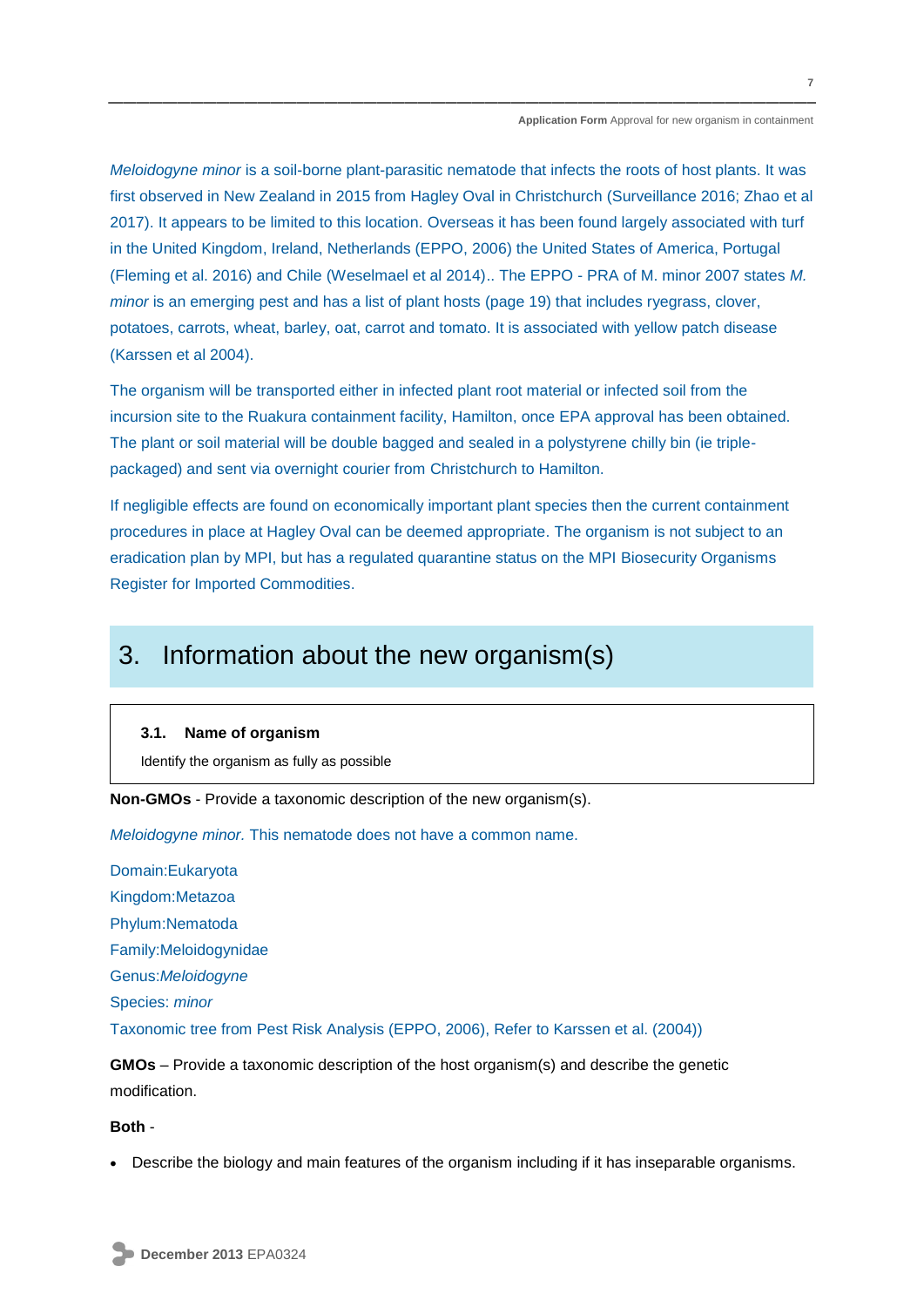A soil borne plant parasitic nematode that infects the roots of host plants. The infective vermiform juvenile hatches from the egg and enters a susceptible plant root. It then forms a permanent feeding site where it undergoes several moults becoming a spherical female. An individual female produces egg masses that can contain over a hundred eggs. Symptoms include root galling and can cause yellow patches in turf.

 Describe if the organism has affinities (e.g. close taxonomic relationships) with other organisms in New Zealand.

There are currently six other species of *Meloidogyne* reported in New Zealand of which all are plant feeders (Zhao et al. 2017).

 Could the organism form an undesirable self-sustaining population? If not, why not? Yes, it has already established at Hagley Oval and is under containment measures by MPI. If *M. minor* individuals were released onto host plants in sufficient numbers they could form a self-sustaining population.

• How easily could the new organism be recovered or eradicated if it established an undesirable selfsustaining population?

Eradicability or containment is dependent on population size and distribution at discovery. At Hagley Oval population reduction has been carried out via nematicide application. In general if the population is small and discrete, eradication by nematicide should be feasible.

#### **3.2. Regulatory status of the organism**

Is the organism that is the subject of this application also the subject of:

An innovative medicine application as defined in section 23A of the Medicines Act 1981?

☐ Yes ☒ No

An innovative agricultural compound application as defined in Part 6 of the Agricultural Compounds and Veterinary Medicines Act 1997?

☐ Yes ☒ No

## 4. Information about the containment

#### **4.1. For field tests: The nature and method of the field test**

Describe the nature and method of the field test and the experimental procedures to be used

#### **4.2. Proposed containment of the new organism(s) (physical and operational)**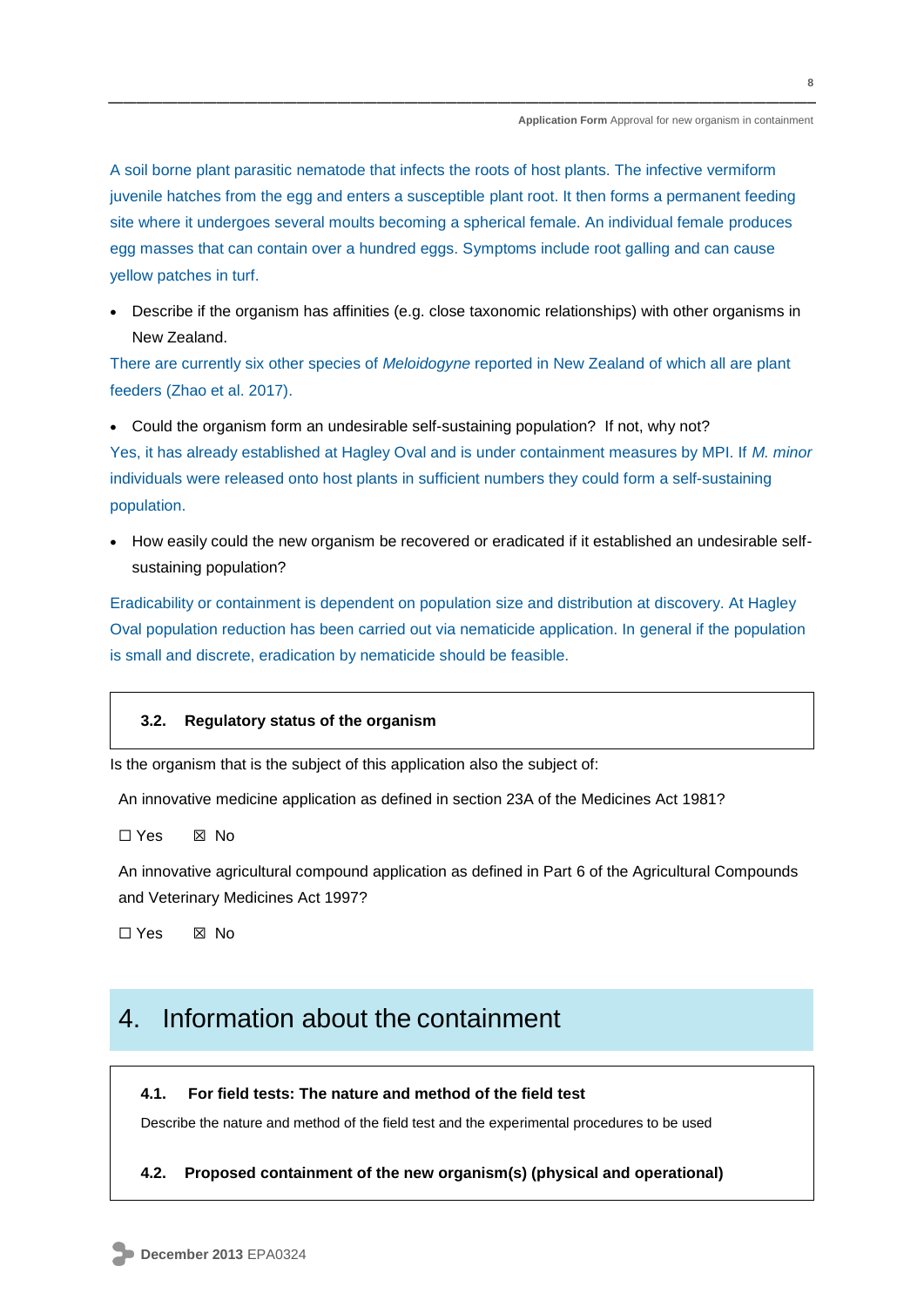Describe how you propose to contain the new organism(s) after taking into account its ability to escape from containment (i.e. the possible pathways for escape)

All cultures and testing experiments will be carried out in AgResearch PC2 facilities designated MPI #364 containment facilities at Ruakura Research Centre, Hamilton.

*M. minor* will be contained at MPI Facility 364 in accordance with the requirements of MAFBNZ and ERMA New Zealand Standard Containment Facilities for Invertebrates 2002 – 154.02.08.

The aforementioned standards outline the requirements for recording receipt and use of unwanted organisms, containment methods to prevent the escape of invertebrate, preventing contamination of facility personnel, excluding unauthorized people from the facility, training, inspection, and monitoring requirements. The standards also stipulate that the transfer of organisms between facilities will be carried out in accordance with IATA requirements using acceptable triple-packaging systems after approval is sought and gained from MPI inspectors.

Operational procedures will be implemented for conducting specific research work with a Risk Group 2 organism. Specific operating procedures will be established to address the following key risk areas:

- 1. Risks associated with the culturing, handling and disposal of *M.minor*;
	- a) Storage, security and access will be limited to trained personnel only
	- b) PPE, pathogen sanitation practices and correct disposal via autoclaving
	- c) Safe handling techniques

2. Risks associated with researchers' awareness, familiarity and understanding of PC2 level invertebrate and containment practices;

- a) Clear signage (biohazard) and restricted access zones
- b) Specific training for all staff working with *M. minor* within the containment facility
- c) Restricted access to the facility
- d) PPE, pathogen sanitation practices, and disposal
- e) Visitors to be accompanied at all times by authorised staff
- f) Student access to be restricted and supervised

#### 3. Risk associated with potential dispersion or spread of *M. minor* from research activities;

*M. minor* will only be cultured within the facility PC2 glasshouse; plant host testing will be carried out in the PC2 glasshouse. Plant material will only leave the glasshouse to be destroyed by autoclaving and will follow the usual PC2 practices for such a transfer (eg double-bagged). The glasshouse operates under all PC2 practices, which will ensure the nematode cannot be carried outside, with the addition of ensuring no water escapes the plant pots that could then be washed down drains, thus reducing the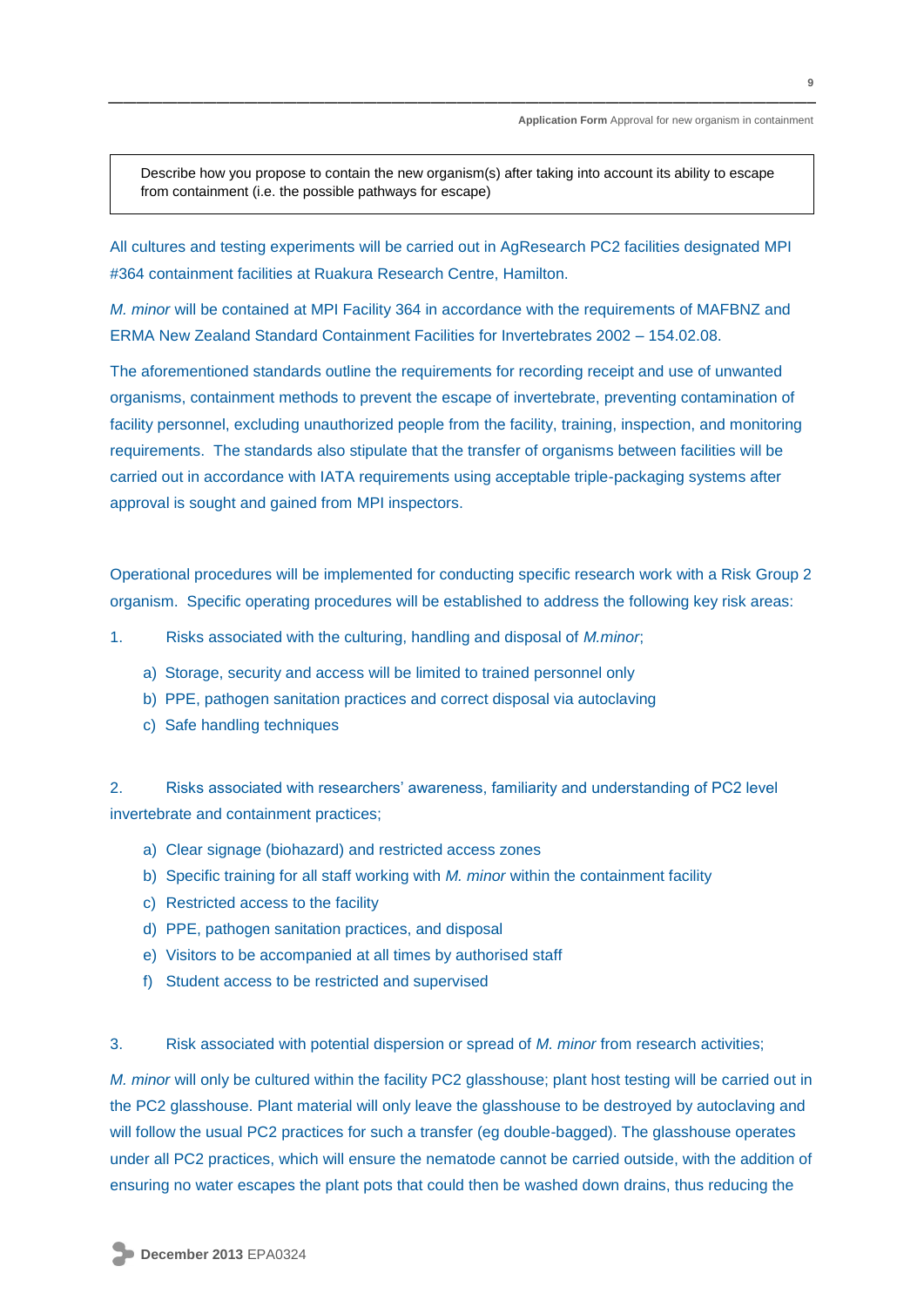risk of nematode dispersal via the waste water system (which is contained as part of the PC2 set up). The PC2 glasshouse operates under a MPI approved transitional and containment facility manual, this manual includes the requirement for a register of plant and invertebrate material present with in the facility. A register of nematode infected plants and the location within the facility of any extracted nematodes will be maintained.

The register will include:

- the identity of the infected plant or nematode,
- the identity of the person responsible,
- a unique identification number for each plant, or container of extracted nematodes,
- date of import or accession in the facility,
- place of storage and date of final disposal.

If the organism escaped as pure culture (i.e. was accidentally or deliberately released into the immediate environment at Ruakura), the likelihood of it establishing a self-sustaining population is dependent upon finding a suitable host.

A self-sustaining population could be established if the organism was released on a suitable host. Given that cultures of the organism, and plants potentially infected with the organism, are to be strictly contained this risk is considered to be low.

### 5. Māori engagement

Discuss any engagement or consultation with Māori undertaken and summarise the outcomes. Please refer to the EPA policy 'Engaging with Māori for applications to the EPA' on our website [\(www.epa.govt.nz\)](http://www.epa.govt.nz/) or contact the EPA for advice.

No Māori consultation was undertaken for the application.

## 6. Risks, costs and benefits

Provide information of the risks, costs and benefits of the new organism(s).

These are the positive and adverse effects referred to in the HSNO Act. It is easier to regard risks and costs as being adverse (or negative) and benefits as being positive. In considering risks, cost and benefits, it is important to look at both the likelihood of occurrence (probability) and the potential magnitude of the consequences, and to look at distribution effects (who bears the costs, benefits and risks).

Consider the adverse or positive effects in the context of this application on the environment (e.g. could the organism cause any significant displacement of any native species within its natural habitat,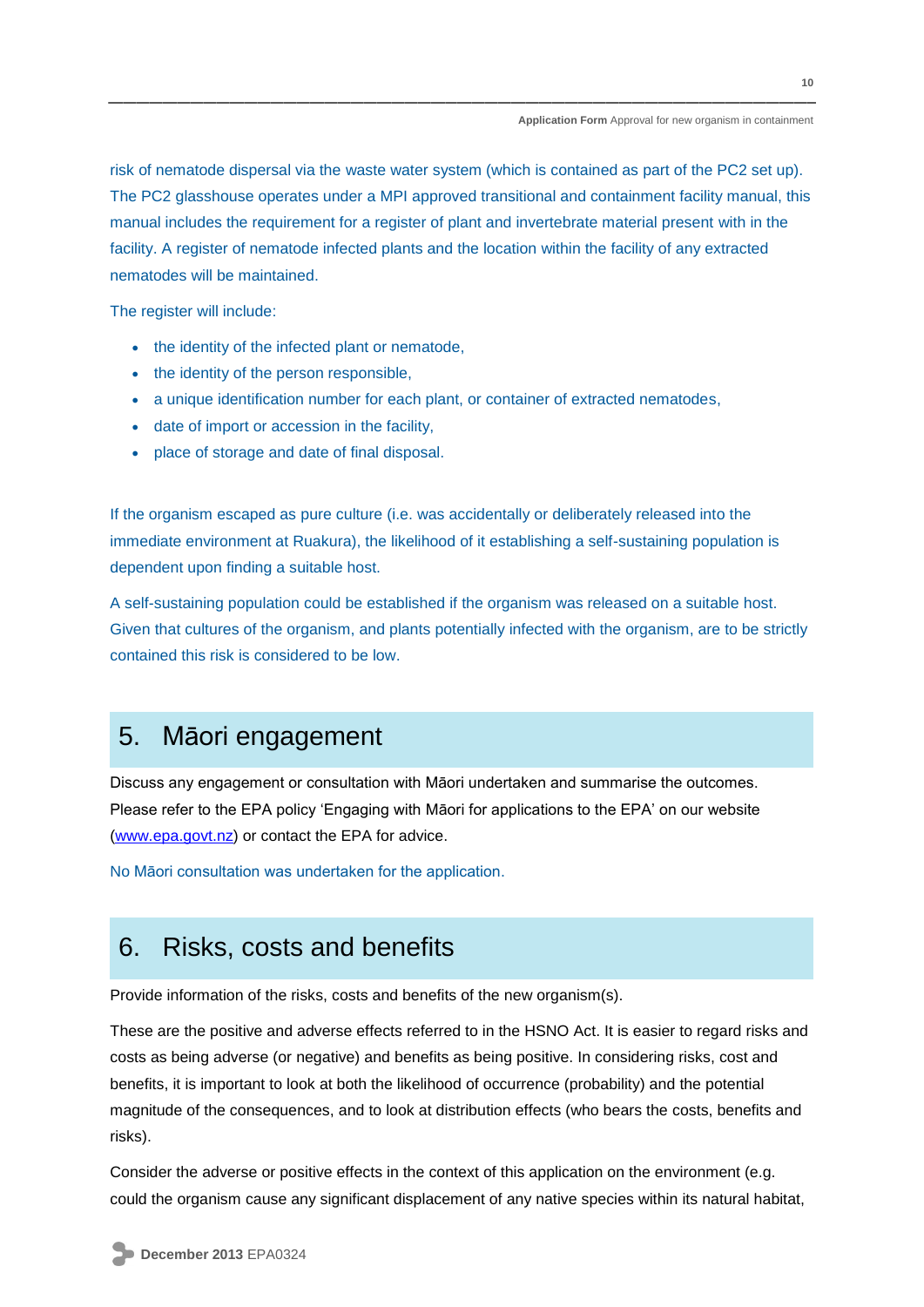cause any significant deterioration of natural habitats or cause significant adverse effect to New Zealand's inherent genetic diversity, or is the organism likely to cause disease, be parasitic, or become a vector for animal or plant disease?), human health and safety, the relationship of Māori to the environment, the principles of the Treaty of Waitangi, society and the community, the market economy and New Zealand's international obligations.

You must fully complete this section referencing supporting material. You will need to provide a description of where the information in the application has been sourced from, e.g. from in-house research, independent research, technical literature, community or other consultation, and provide that information with this application.

In New Zealand, the organism has so far only been found at Hagley Oval on ryegrass plants. Overseas it has been found largely associated with turf in the United Kingdom, Ireland, Netherlands (EPPO, 2006) the United States of America and Portugal (mentioned in Fleming et al. 2016) and Chile (Weselmael et al 2014). The EPPO – PRA for *M. minor* 2006 states *M. minor* is an emerging pest and has a list of plant hosts (page 19) that includes ryegrass, clover, potatoes, carrots, wheat, barley, oat, carrot and tomato.

Our host range tests would help determine how susceptible our important agricultural plants such as ryegrass and clover are to this new nematode species, overseas information states host associations but not always what the damaging thresholds are for those plant hosts. With regard to perennial ryegrass and tall fescue, New Zealand farmers use cultivars that are infected with fungal endophytes that may or may not have an effect on a root-knot nematodes. Experience from Hagley Oval has shown the fungal endophyte present in infected ryegrass there did not preclude nematode damage but whether damage was reduced by endophyte presence is unknown. The host range tests will also include other plant species commonly used in agriculture and help determine the potential harmful impact a spread of the nematode could have on the pastoral sector. If the testing finds non-host plants to *M. minor* they could be used in management strategies, should the nematode become more widespread. This includes the possibility that some grass endophytes can deter attack from this nematode which may be useful in both agriculture and amenity sites.

If the organism escaped as pure culture (i.e. was accidentally or deliberately released into the immediate environment at Ruakura), the likelihood of it establishing a self-sustaining population is dependent upon finding a suitable host. A self-sustaining population could be established if the organism was released on a suitable host. Given that cultures of the organism, and plants potentially infected with the organism, are to be strictly contained this risk is considered to be low. If a new population was established in the vicinity of the PC2 glasshouse, eradication of such a discrete population should be readily achieved.

Eradication measures would include removal of infected soil, nematicide application and ongoing monitoring to detect any population resurgence. Such an approach has proven effective for small populations of nematodes overseas (Chitambar, J. 2008.). Therefore the consequences of a containment breach are likely to be small.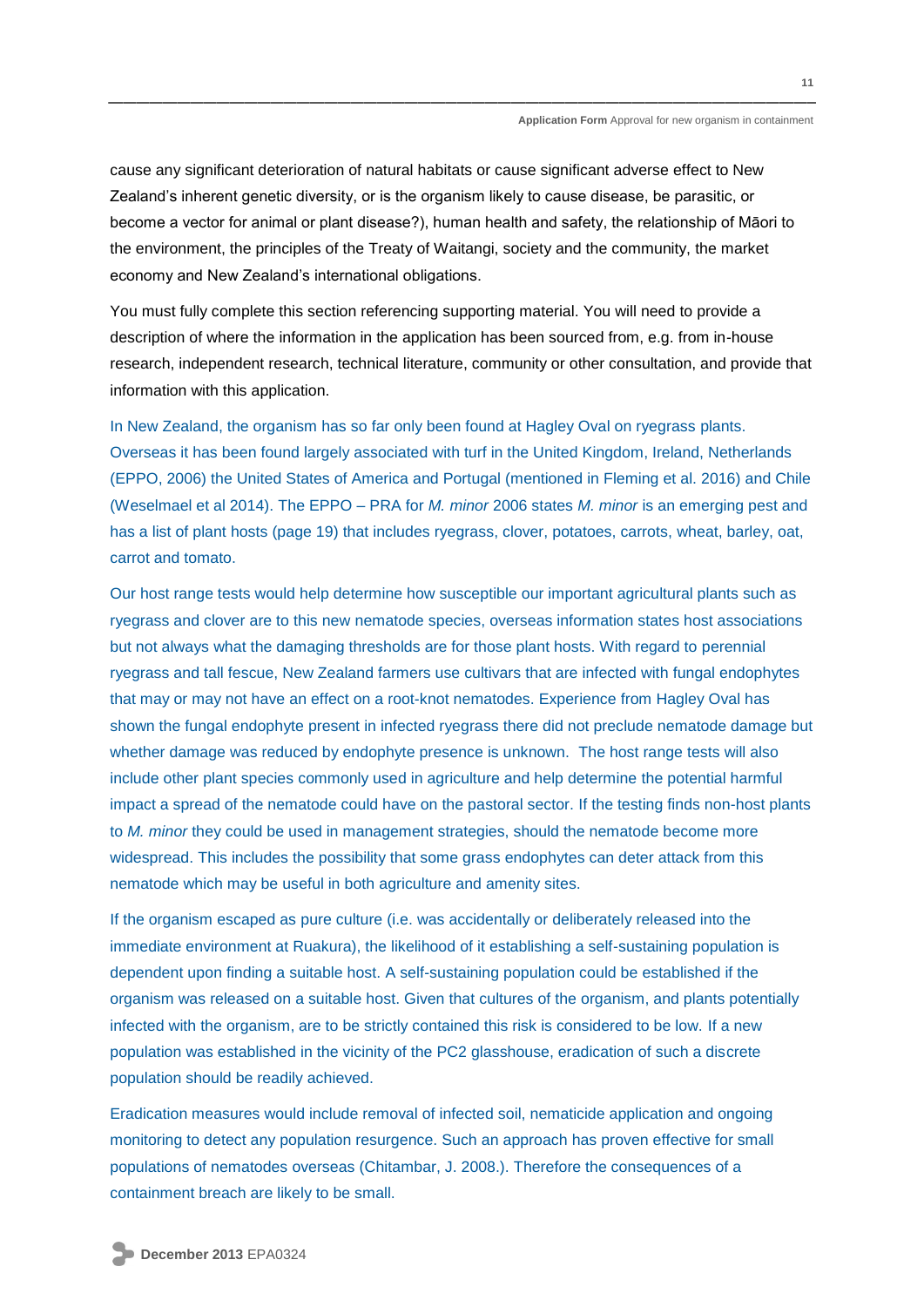## 7. Alternative methods and potential effects from the transfer of genetic elements

This section is for developments of GMOs that take place outdoors and field tests of GMOs only

- Discuss if there are alternative methods of achieving the research objective.
- Discuss whether there could be effects resulting from the transfer of genetic elements to other organisms in or around the site of the development or field test.

## 8. Pathway determination and rapid assessment

#### This section is for the imports of GMOs only

Under section 42B of the HSNO Act your application may be eligible for a rapid assessment. The pathway for your application will be determined after its formal receipt, based on the data provided in this application form. If you would like your application to be considered for rapid assessment (as per the criteria below), we require you to complete this section.

#### **8.1. Discuss whether the GMO(s) to be imported fulfil the criteria**

The criteria are:

- The host organism(s) are Category 1 or 2 host organisms as per the HSNO (Low Risk Genetic Modification) Regulations
- The genetic modifications are Category A or B modifications as per the HSNO (Low Risk Genetic Modification) Regulations and the modifications are not listed in the Schedule of these Regulations
- The minimum containment of the GMO(s) will be as per the HSNO (Low Risk Genetic Modification) Regulations (PC1 or PC2 as per AS/NZS2243.3:2002)

## 9. Other information

Add here any further information you wish to include in this application including if there are any ethical considerations that you are aware of in relation to your application.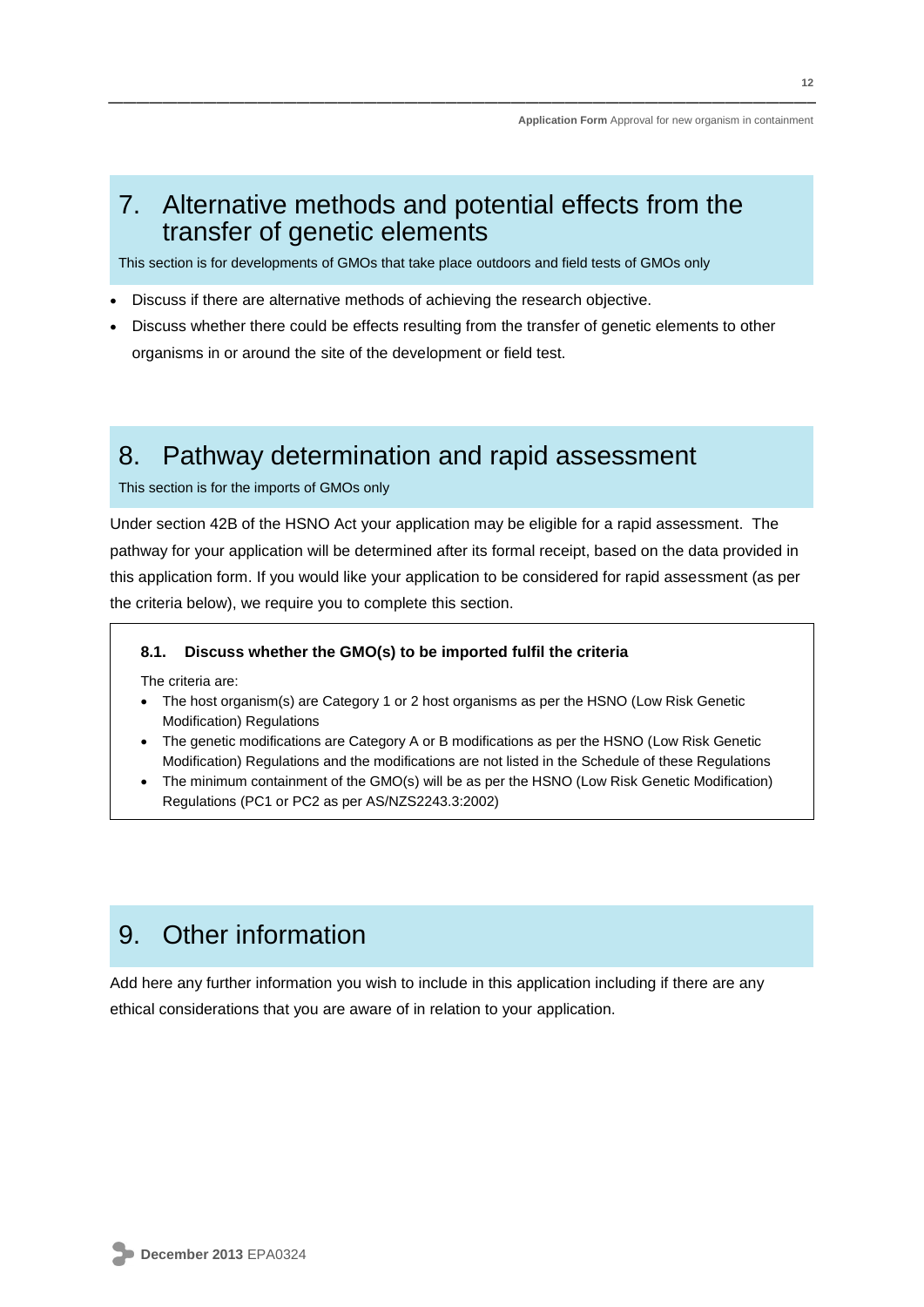# 10. Checklist

This checklist is to be completed by the applicant

| <b>Application</b>                                                                                                                |                                                                                                                                      | <b>Comments/justifications</b> |
|-----------------------------------------------------------------------------------------------------------------------------------|--------------------------------------------------------------------------------------------------------------------------------------|--------------------------------|
| All sections of the application form completed<br>or you have requested an information waiver<br>under section 59 of the HSNO Act | $\boxtimes$ Yes<br>$\perp$ No<br>(If No, please discuss with an<br>Advisor to enable your<br>application to be further<br>processed) |                                |
| Confidential data as part of a separate,<br>identified appendix                                                                   | $\Box$ Yes $\boxtimes$ No                                                                                                            |                                |
| Supplementary optional information attached:                                                                                      |                                                                                                                                      |                                |
| Copies of additional references<br>$\bullet$                                                                                      | $\boxtimes$ Yes $\Box$ No                                                                                                            |                                |
| Relevant correspondence<br>$\bullet$                                                                                              | Yes     No                                                                                                                           |                                |
| <b>Administration</b>                                                                                                             |                                                                                                                                      |                                |
| Are you an approved EPA customer?                                                                                                 | $\boxtimes$ Yes<br>$\Box$ No<br>If Yes are you an:<br>Applicant: $\Box$<br>Agent: $\square$                                          |                                |
| If you are not an approved customer,<br>payment of fee will be by:                                                                |                                                                                                                                      |                                |
| Direct credit made to the EPA bank<br>account (preferred method of payment)<br>Date of direct credit:                             | $\square$ Yes $\square$ No<br>$\Box$ Payment to follow                                                                               |                                |
| Cheque for application fee enclosed                                                                                               | Yes<br>$\Box$ No<br>Payment to follow                                                                                                |                                |
| Electronic, signed copy of application e-<br>mailed to the EPA                                                                    | $\boxtimes$ Yes                                                                                                                      |                                |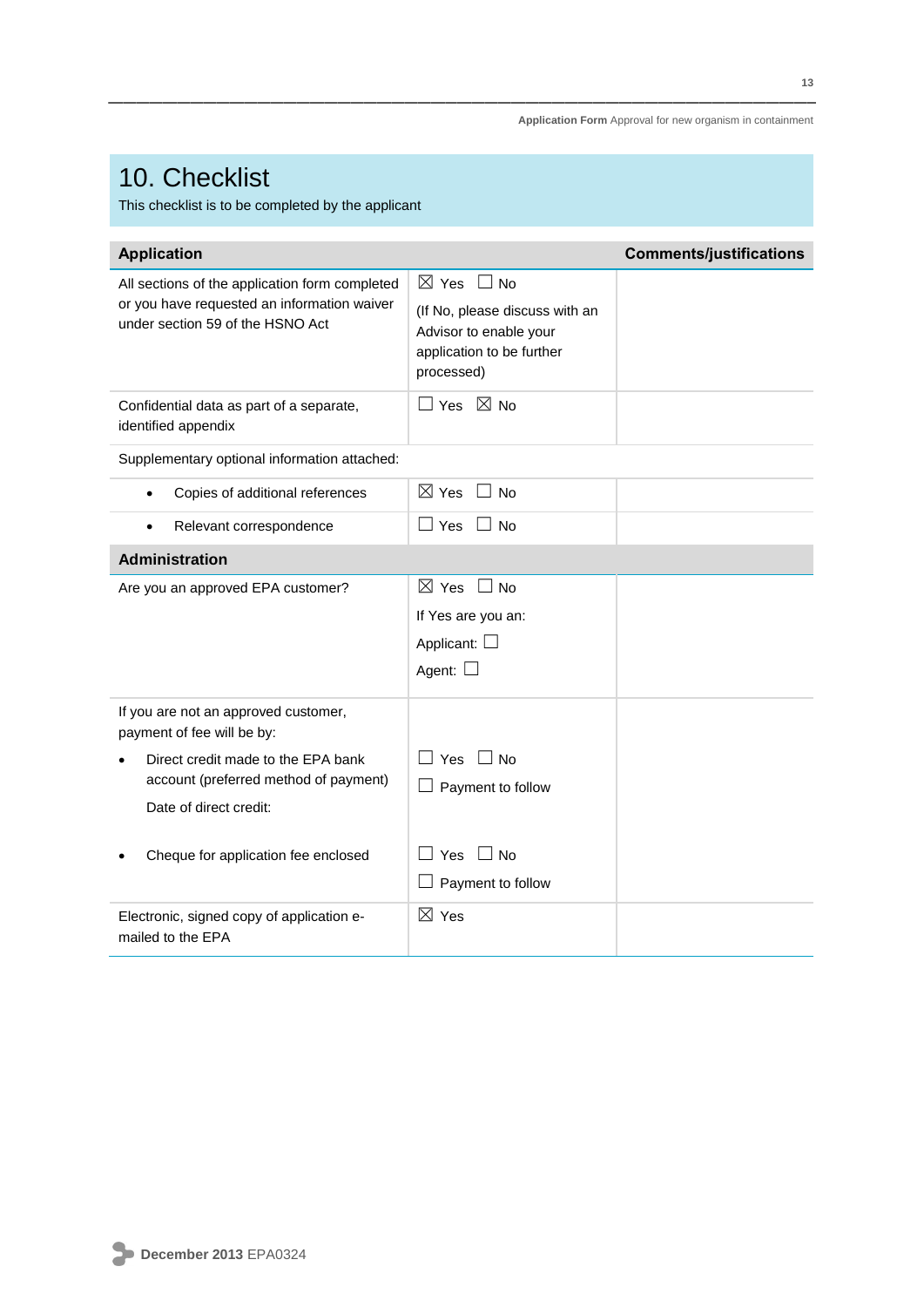### **Signature of applicant or person authorised to sign on behalf of applicant**

- ☒ I am making this application, or am authorised to sign on behalf of the applicant or applicant organisation.
- ☒ I have completed this application to the best of my ability and, as far as I am aware, the information I have provided in this application form is correct.

 $N.$  Bell,

25 Feb 2019

**Signature Date** 

### **Request for information waiver under section 59 of the HSNO Act**

 $\Box$ I request for the Authority to waive any legislative information requirements (i.e. concerning the information that has been supplied in my application) that my application does not meet (tick if applicable).

Please list below which section(s) of this form are relevant to the information waiver request: